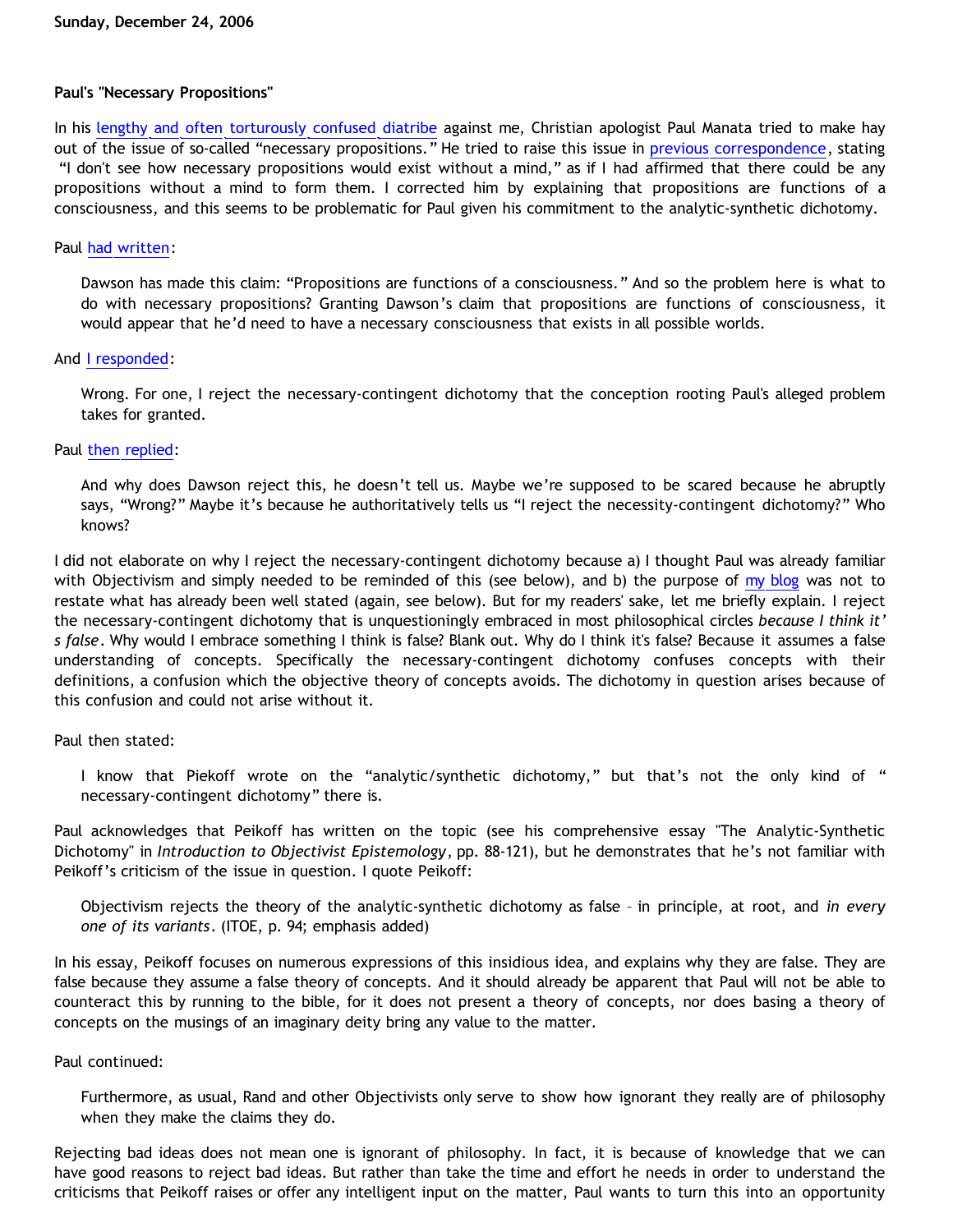to ridicule me. Observe:

My guess is that Dawson will play the fool as well. But, again, we don't know because he tried to bully us rather than argue.

I suppose no matter what I have to say, Paul is going to want to call me a fool regardless. And look how much effort and time he spends trying (however poorly) to refute someone he wants to call a fool. Why not just call me a fool, and leave it at that? Again, does Paul really consider what he's saying? And he says I'm trying to bully my readers? Does Paul feel bullied? To my recollection, no one else has complained about this. Paul can call people who don't believe in his invisible magic being "fools" (and disparaging names like "baboon," "monkey," "hack," etc.) any time he likes, but when they take time to carefully explain why they think theism is false or interact with his defenses, he feels bullied. This is most interesting.

### Paul continues:

What does it mean to say Dawson rejects necessary and contingent propositions? Does he mean to tell us that 2+2=4 is not necessary, or is? Does he mean to tell us that his wearing a green shirt on Friday is not contingnent [sic], or is? Does he mean to say that both of these are necessary, or both are contingent? He never tells us.

I reject the artificial dichotomizing of propositions into two mutually opposed types because I reject the theory of concepts that this procedure assumes. In my view, to qualify something as "necessary" is only contextually meaningful when considering purposes, and purposes vary from situation to situation, context to context, and often depend on the needs of the moment rather than on "eternal considerations" under which the notion of "necessary propositions" poses. I realize that this is anathema to the proponents of the necessary-contingent and related dichotomies, because they (whether they realize it or not) hold to the intrinsic view of concepts (or to nominalist borrowings from the same). It holds that "necessity" is intrinsic to (some) propositions, and implies that " propositions" (like "universals") "exist" in some nether dimension independent of human cognition. Dig down to find out why, and you'll find a heap of arbitrary notions and unjustifiable assumptions holding it all up.

Propositions are not irreducible primaries. They are composed of concepts, and without concepts there would be no propositions. Concept-formation is a *volitional* process; nothing in reality forces us to undertake it. When we look out at the world, we see concrete entities, not "propositions." We form propositions to identify what we conceive, remember, project, etc., but only after we have formed concepts which identify the entities, attributes, actions, etc. Nothing forces us to do this, we do this because we *choose* to do this. If the content of any given proposition is valid concepts denoting data we have gathered from objects we have discovered (i.e., facts), and its purpose is to denote those facts, then that proposition would be describing fact(s). Must the proposition "existence exists" describe a fact? It does denote a basic fact, but not because the proposition itself "must" do so. It does because of a human epistemological need, a need which we have as a result of our desire for knowledge, and knowledge requires a starting point. The proposition itself has no needs of its own to satisfy, as if it were going to be starved if we do not feed it something, or as if it had the ability to condemn us to an eternity of torment if we do sacrifice burnt offerings to it. It is true that 2+2=4, but readers will see below that whether or not propositions are true is the issue to which I tried to direct the discussion. Moreover, wearing a green shirt as opposed to a red one on Friday is not propositional. It is a physical state of affairs, since the person wearing the shirt and the shirt itself are physical, not propositional. On such matters, Objectivism does recognize the distinction between "The Metaphysical Versus the Man-Made" (see Rand's essay of this title in her book *Philosophy: Who Needs It*).

I had written:

Also, the concern here should be for truth, not some vague notion called "necessary propositions" which could mean anything and nothing.

Paul responded:

55. Despite the hand-waving, this is just stupid.

55. The question is, are there any propositions that, because of their specific content, must describe facts.

I'm not sure which point 55 Paul wanted me to address (perhaps Paul really does have a [problem counting?](http://bahnsenburner.blogspot.com/2005/06/can-reformed-christians-count.html)), but I have answers for both of them.

In the case of the first point, it seems that Paul is saying that my concern for whether or not a proposition is *true* constitutes "hand-waving" and is "just stupid." This is a most autobiographical Kodak moment in Paul's diatribe.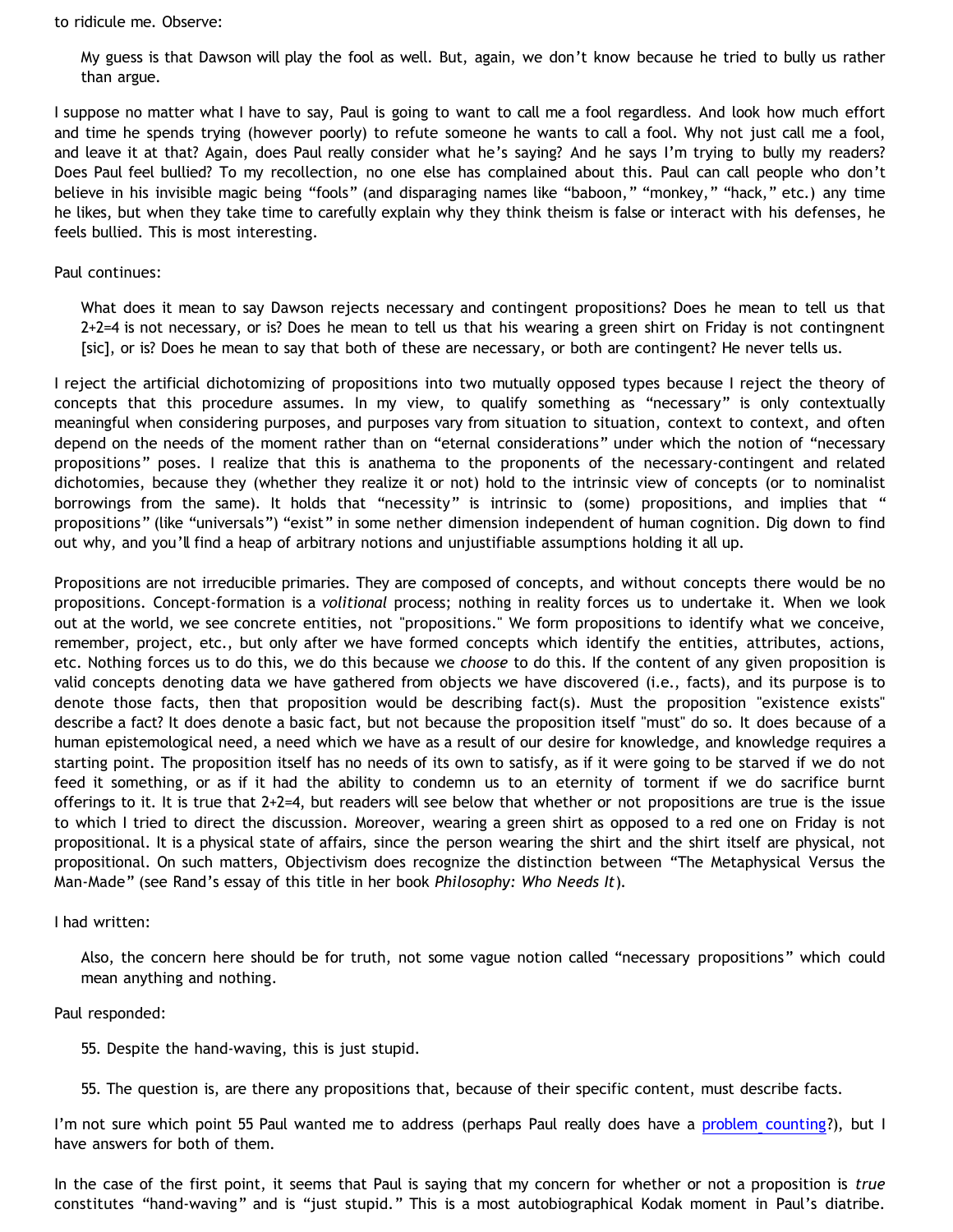Each reader should pause to consider it.

In the case of the second point, Paul wants me to weigh in on the question, "are there any propositions that, because of their content, must describe facts." There are numerous ways to answer this legitimately, but none of them lead to positive outcomes for Paul's theism. What comes to mind initially is a statement from the above-mentioned essay by Peikoff. He writes:

In the realm of propositions, there is only one basic epistemological distinction: *truth vs. falsehood*, and only one fundamental issue: By what method is truth discovered and validated? To plant a dichotomy at the base of human knowledge – to claim that there are opposite \*methods\* of validation and opposite *types* of truth – is a procedure without grounds or justification. (ITOE, p. 101)

So again, I think the important issue in considering the value of any proposition is whether or not it is true. But when I raised this concern, Paul pooh-poohed it, calling it "stupid."

But for those who put their stock in the analytic-synthetic dichotomy and its nefarious offspring, Paul's question points to the self-contradiction inherent in this jumble of confusion. On the dichotomy-laden view that Paul's question assumes, any "facts" which a "proposition" might describe could only be contingent, and therefore not " necessary." For instance, it may be a "fact" that man breathes air. But this is not "necessary" in all "possible worlds." Those who put stock in the notion of testing claims against the standard of "possible worlds" would have to agree that there is a "possible world" in which man breathes sulfuric acid. So a proposition describing man's need for air to breathe could not be a "necessary proposition." Facts, according to the view assumed by Paul's beloved dichotomy, "could have been otherwise," as the saying goes. So Paul may be seduced into thinking that at least some " propositions..., because of their specific content, must describe facts," but all is for naught on this view, for "facts" can vary according to whim, both the philosopher's and the Christian god's. Paul's personal idol Cornelius Van Til makes this explicitly clear:

According to the doctrine of the Reformed faith all the facts of nature and of history are what they are, do what they do and undergo what they undergo, in according with the one comprehensive counsel of God. All that may be known by man is already known by God. And it is already known by God because it is controlled by God. (*The Defense of the Faith*, p. 99)

On this view, man's need to breathe air instead of sulfuric acid, is up to "the one comprehensive counsel of God." And who knows what this might be? Does Paul have the inside scoop on what his god plans? We should be careful here, because each believer tends to transpose his own will for his alleged god's will at one point or another, as I explained in [an earlier response to Paul](http://bahnsenburner.blogspot.com/2006/10/those-delicate-christian-sensibilities.html). I had written:

Paul thinks that he can say that his god does not wish, because Paul determines what his god is and is not, what his god can and cannot do. The reason why Christians have so many internal disagreements is because one Christian will imagine his god one way, while another Christian imagines his god another way, and never shall the two meet.

Amazingly, the Christian's god seems to want to have things just as they are and continue to be in reality. Isn't that amazing? It must take a lot of talent to imagine a deity which has "counseled" to have things just as they are in this world.

So the "necessary propositions" issue may not be the land of promise that Paul had initially hoped it to be.

Paul asks:

Why doesn't he understand what a "necessary proposition" is? Is he that backwards?

Yes, I must really be "that backwards." This is what Paul was after all the time: not to teach or inform, but to ridicule and name-call. This is what we can expect from presuppositionalists when their elusive argument is shown to be ineffective. It goes sort of like this:

**Presuppositionalist:** God exists because without Him, you couldn't argue your way out of a paper bag.

**Atheist:** Really? How do you reckon?

**Presuppositionalist:** Because of the impossibility of the contrary. For instance, how do you account for necessary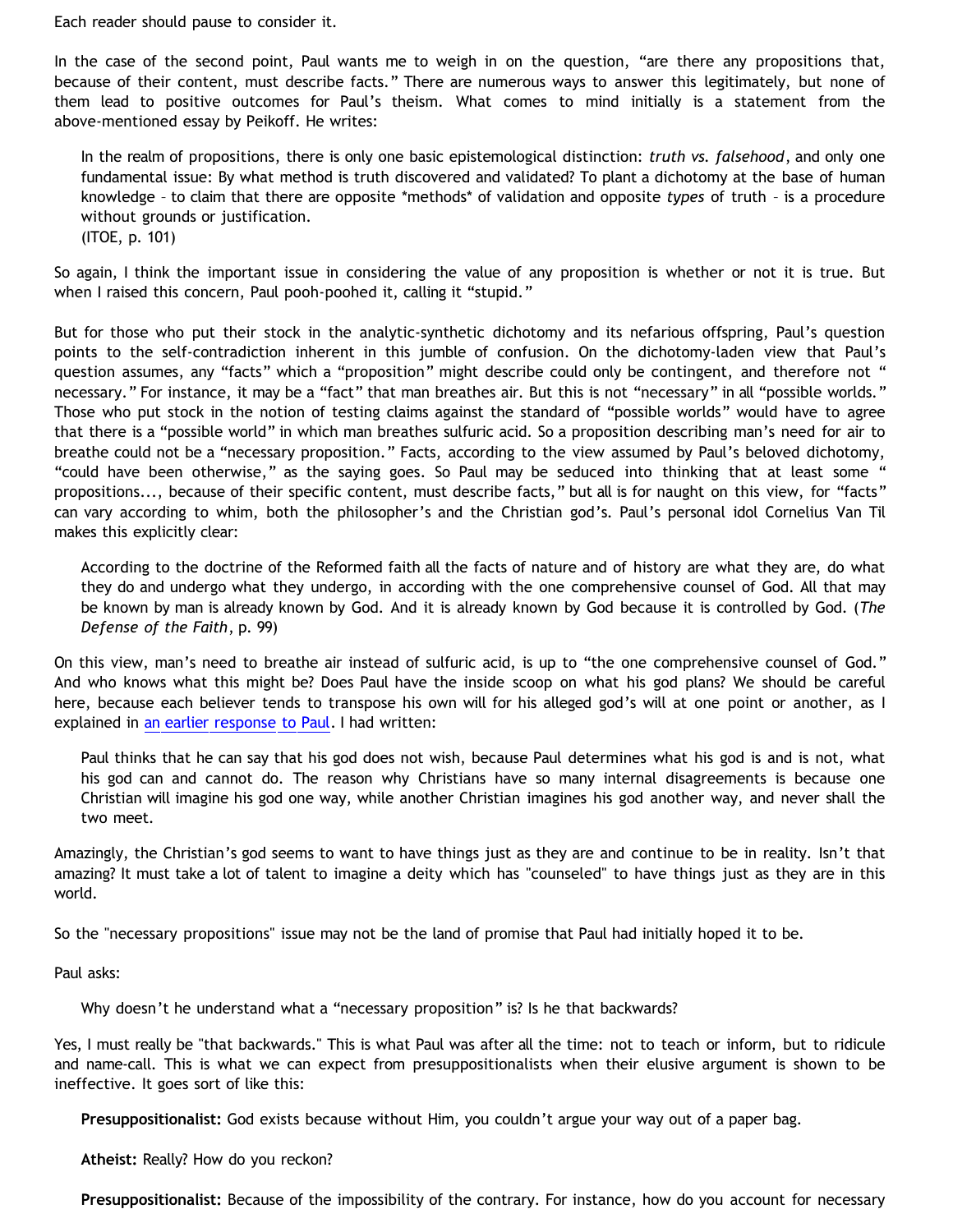### propositions?

**Atheist:** [Duh, I donno](http://www.geocities.com/katholon/duh15.wav). I'm not sure there is such a thing as a "necessary proposition" to begin with.

**Presuppositionalist:** You bafoon! Are you really that backwards? The question is, are there any propositions that, because of their specific content, must describe facts?

**Atheist:** Really, I was just wondering why you believe a god exists in the first place when it's so obvious that such a belief has its basis in the believer's imagination.

**Presuppositionalist:** I'm telling you why, you goof ball!

**Atheist:** Please, try to compose yourself. I was hoping we could have a civil discussion.

**Presuppositionalist:** How can civility be possible when you rebel against the preconditions of civility!!?

**Atheist:** Well, I'm trying my best to have a civil discussion with you. One of the preconditions of a civil discussion is the willingness of both parties to consider the other's viewpoint. But that's just it, you don't seem to be able to present your viewpoint.

**Presuppositionalist:** I've already sliced and diced your viewpoint, you monkey!

**Atheist:** Why don't you just tell me where you began and how you ended up believing that your god exists? Can you do that?

**Presuppositionalist:** I began with God's word, baboon!

**Atheist:** Well, that explains everything then. No wonder you believe this stuff. You began by swallowing it all hook, line and sinker. I know Muslims who do this with the Koran, and Buddhists who do this with Buddhist teachings.

**Presuppositionalist:** The Koranic god is self-refuting. Buddhist teachings are a jumble of absurdities!

**Atheist:** And now you should have a good idea of why I don't believe in your god either.

**Presuppositionalist:** Why you stupid, ignorant fool! Don't you realize that without God, you couldn't argue your way out of a paper bag?

**Atheist:** Well, you did say this at the beginning, but so far you've made no progress in supporting this statement. Instead, you seem anxious to insult me rather than teach me what you might know. I'm willing to consider what you have to say, but you trash every opportunity I extend to you.

**Presuppositionalist:** You're just trying to get the hoi polloi and all the teenagers to think you're "hot stuff"!

**Atheist:** I see. I wasn't aware that I had their attention. Regardless, aren't you going to threaten me with hellfire and brimstone? That's what the old churchmen used to do.

That's about the sum of it. We learn nothing from Paul other than that he's easily frustrated and that his feelings are easily hurt when someone doesn't believe in his invisible magic being on his say so.

by Dawson Bethrick

Labels: [Knowledge](http://bahnsenburner.blogspot.com/search/label/Knowledge), [Paul Manata](http://bahnsenburner.blogspot.com/search/label/Paul%20Manata)

*posted by Bahnsen Burner at [11:00 AM](http://bahnsenburner.blogspot.com/2006/12/pauls-necessary-propositions.html)*

### **3 Comments:**

[Frank Walton](http://www.blogger.com/profile/12126023605395414714) said...